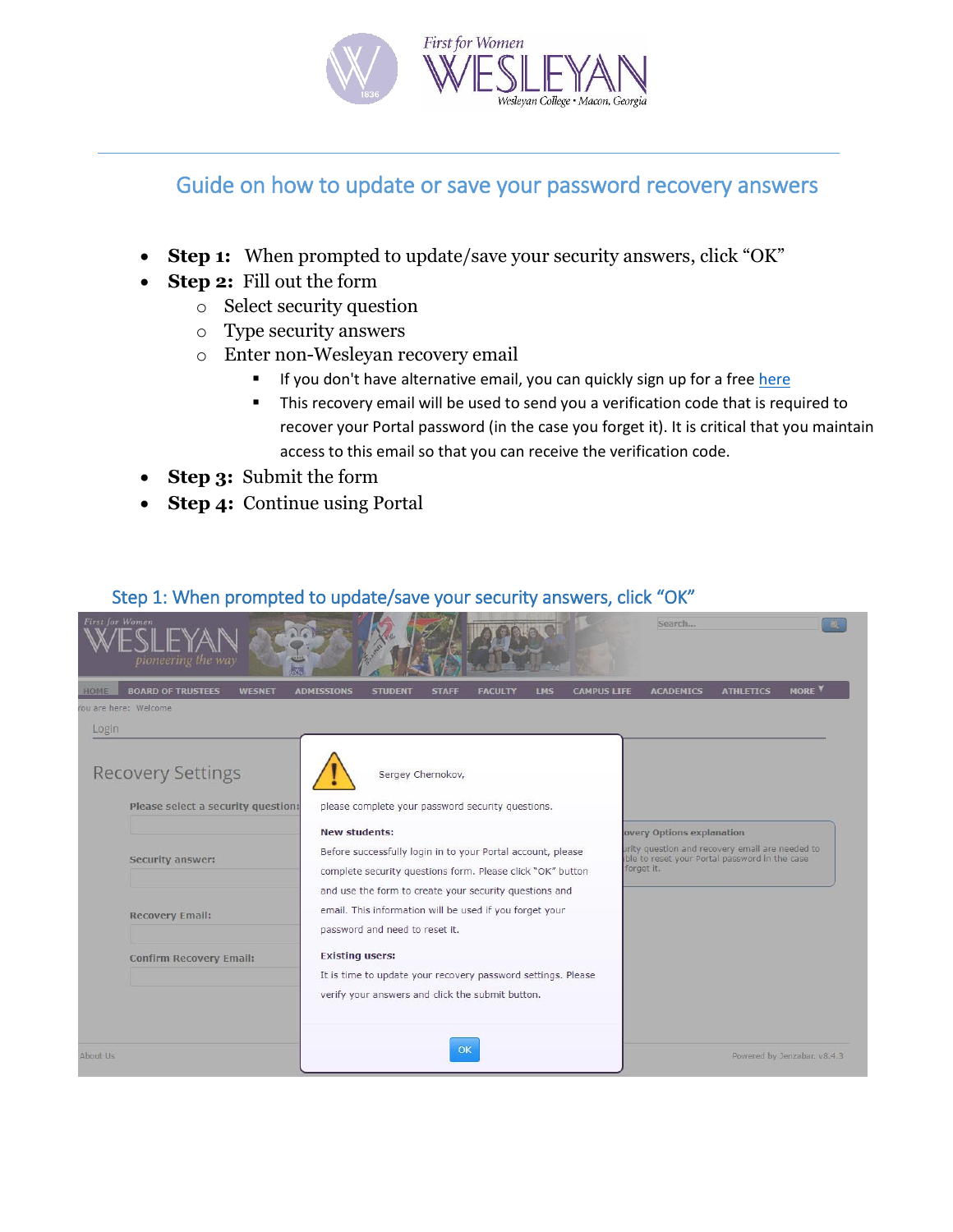## Step 2-a: Fill out the form: provide answers

| First for Women | pioneering the way                 |               |                   |                |              |                                                                                                                                                                  | Search     |                    |                   | $\odot$ |
|-----------------|------------------------------------|---------------|-------------------|----------------|--------------|------------------------------------------------------------------------------------------------------------------------------------------------------------------|------------|--------------------|-------------------|---------|
| <b>HOME</b>     | <b>BOARD OF TRUSTEES</b>           | <b>WESNET</b> | <b>ADMISSIONS</b> | <b>STUDENT</b> | <b>STAFF</b> | <b>FACULTY</b>                                                                                                                                                   | <b>LMS</b> | <b>CAMPUS LIFE</b> | MORE <sup>Y</sup> |         |
| Login           | You are here: Welcome              |               |                   |                |              |                                                                                                                                                                  |            |                    |                   |         |
|                 |                                    |               |                   |                |              |                                                                                                                                                                  |            |                    |                   |         |
|                 | <b>Recovery Settings</b>           |               |                   |                |              |                                                                                                                                                                  |            |                    |                   |         |
|                 | Please select a security question: |               |                   |                |              |                                                                                                                                                                  |            |                    |                   |         |
|                 | v<br><b>Security answer:</b>       |               |                   |                |              | <b>Recovery Options explanation</b><br>Security question and recovery email are<br>needed to be able to reset your Portal<br>password in the case you forget it. |            |                    |                   |         |
|                 |                                    |               |                   |                |              |                                                                                                                                                                  |            |                    |                   |         |
|                 | <b>Recovery Email:</b>             |               |                   |                |              |                                                                                                                                                                  |            |                    |                   |         |
|                 | <b>Confirm Recovery Email:</b>     |               |                   |                |              |                                                                                                                                                                  |            |                    |                   |         |
|                 |                                    |               | Submit            |                |              |                                                                                                                                                                  |            |                    |                   |         |

#### Step 2-b: Use non-Wesleyan recovery email

Make sure to use your personal (non-Wesleyan) email as your recovery email. If you don't have another email, you can quickly sign up for a free here:<https://accounts.google.com/SignUp>

This recovery email will be used to send you a verification code that is required to recover your Portal password (in the case you forget it). It is critical that you maintain access to this email so that you can receive the verification code.

| <b>First for Women</b><br>pioneering the way                                   | Search                                                                                                                                                                                                                                                                                                                                    |
|--------------------------------------------------------------------------------|-------------------------------------------------------------------------------------------------------------------------------------------------------------------------------------------------------------------------------------------------------------------------------------------------------------------------------------------|
| <b>BOARD OF TRUSTEES</b><br><b>HOME</b><br>You are here: Welcome               | <b>MOREY</b><br><b>WESNET</b><br><b>STUDENT</b><br><b>STAFF</b><br><b>CAMPUS LIFE</b><br><b>ADMISSIONS</b><br><b>FACULTY</b><br><b>LMS</b>                                                                                                                                                                                                |
| Login<br><b>Recovery S</b><br><b>Please seled</b><br>Which was<br>Security ans | Make sure to use your personal (non-<br>Wesleyan) email as your recovery<br>email.<br>If you don't have another email, you<br>can quickly sign up for a free one here:<br>https://accounts.google.com/SignUp<br><b>Recovery Options explanation</b><br>Security question and recovery email are<br>needed to be able to reset your Portal |
| England<br><b>Recovery Email</b>                                               | password in the case you forget it.                                                                                                                                                                                                                                                                                                       |
|                                                                                | student@wesleyamcollege.edu<br>Can NOT be Wesleyan<br>email. Use your                                                                                                                                                                                                                                                                     |
| <b>Confirm Recovery Email:</b>                                                 | personal email.                                                                                                                                                                                                                                                                                                                           |
|                                                                                | <b>Submit</b>                                                                                                                                                                                                                                                                                                                             |